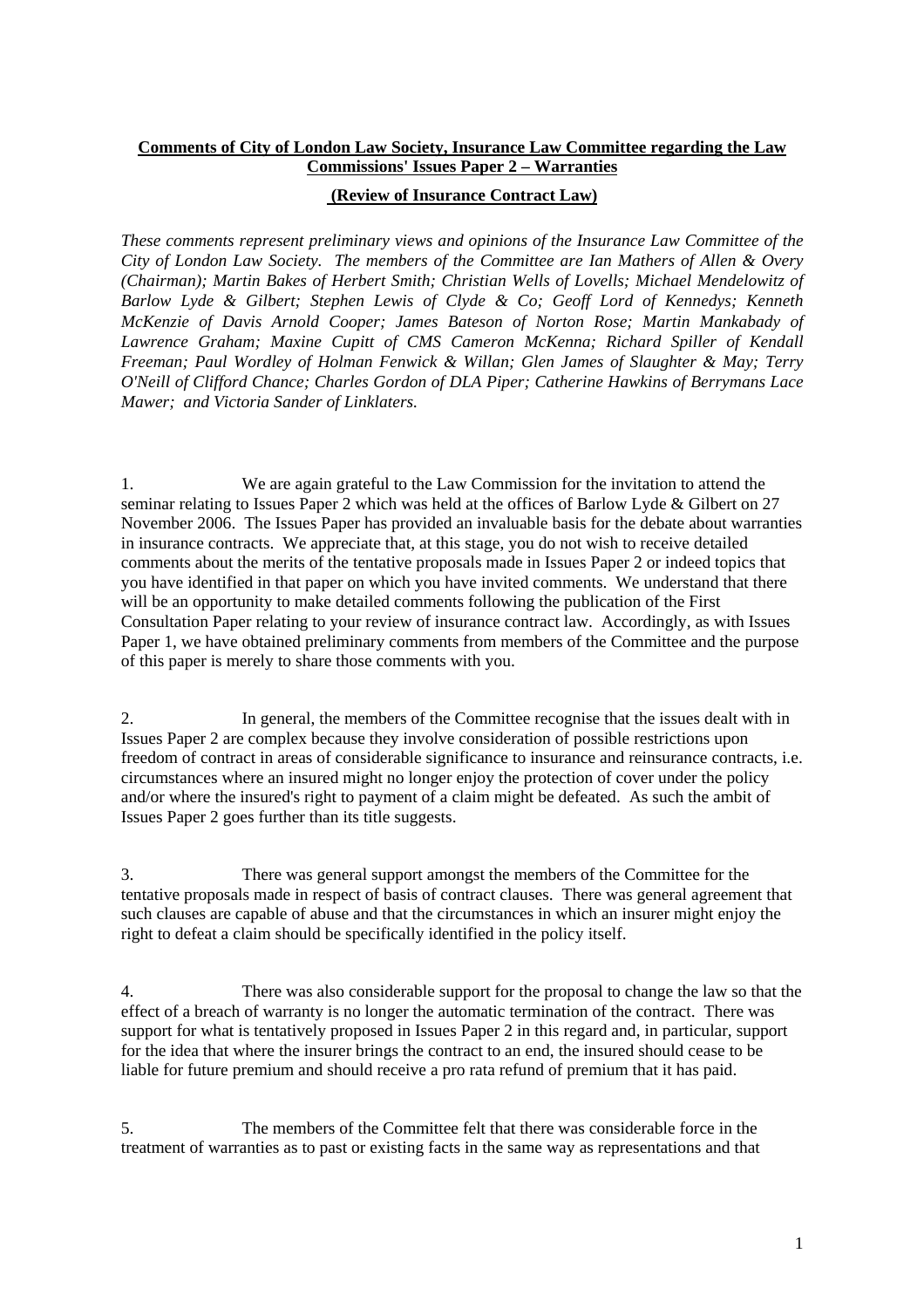insurers should only have a remedy for breach of such warranties in cases of negligence and fraud, and that in cases of negligence (at least, in relation to consumer insurers) the remedy should be proportionate.

6. The Committee recognised that the position was more difficult so far as warranties as to future conduct were concerned. Our discussions relating to such warranties produced the following views:

a. A number of members of the Committee expressed concern that the practical effect of the tentative proposals might be that insurers would introduce lengthy and complex insuring clauses which define the risk in a way which incorporates what would otherwise be warranties and other similar terms which would as warranties and terms require there to be a causal connection between the breach and the loss (assuming that the law is changed to reflect your tentative conclusions). This may simply be an inevitable risk of the proposals and would be the subject of market forces (in other words market forces might militate against such a development). Such clauses might also be subject to regulatory intervention.

b. Whilst the members of the Committee saw force in enabling an insured to demonstrate the lack of a causal connection between breach and loss, some members of the Committee questioned how this might operate in practice. It was noted that you preferred the New Zealand model, i.e. whether the breach contributed to the loss. The temptation to try to demonstrate that the alleged breach did not cause the loss, i.e., did not make any difference, may be overwhelming and a Court may be hard-pressed in those circumstances to maintain the concept of "contribution" to a meaningful extent.

c. A number of members of the Committee pointed to and expressed concern about the fact that the tentative proposals regarding a causal connection, and the proposed qualification to that, i.e. that the insured would not be allowed to establish lack of a causal connection in relation to a fundamental term (we paraphrase), would add complexity to the law as it stands and might make cases more difficult to resolve. That said, members of the Committee also recognised that such complexities and practical difficulties might be a necessary consequence of introducing sufficient flexibility to enable Courts to do justice in particular cases.

d. Some members of the Committee echoed a view which had been expressed at the seminar in November, to the effect that the proposed changes would reduce the scope for combating claims which are believed to be fraudulent. But the Committee generally recognised the force of comments made by you that it is unsatisfactory that insurers should rely on breaches of warranty in order to combat fraud and that this is perhaps more a problem to be addressed during your further examination of questions of fraud in respect of claims.

7. Members of the Committee noted the references in the Issues Paper to the Unfair Terms in Consumer Contracts Regulations. Members of the Committee expressed some concern